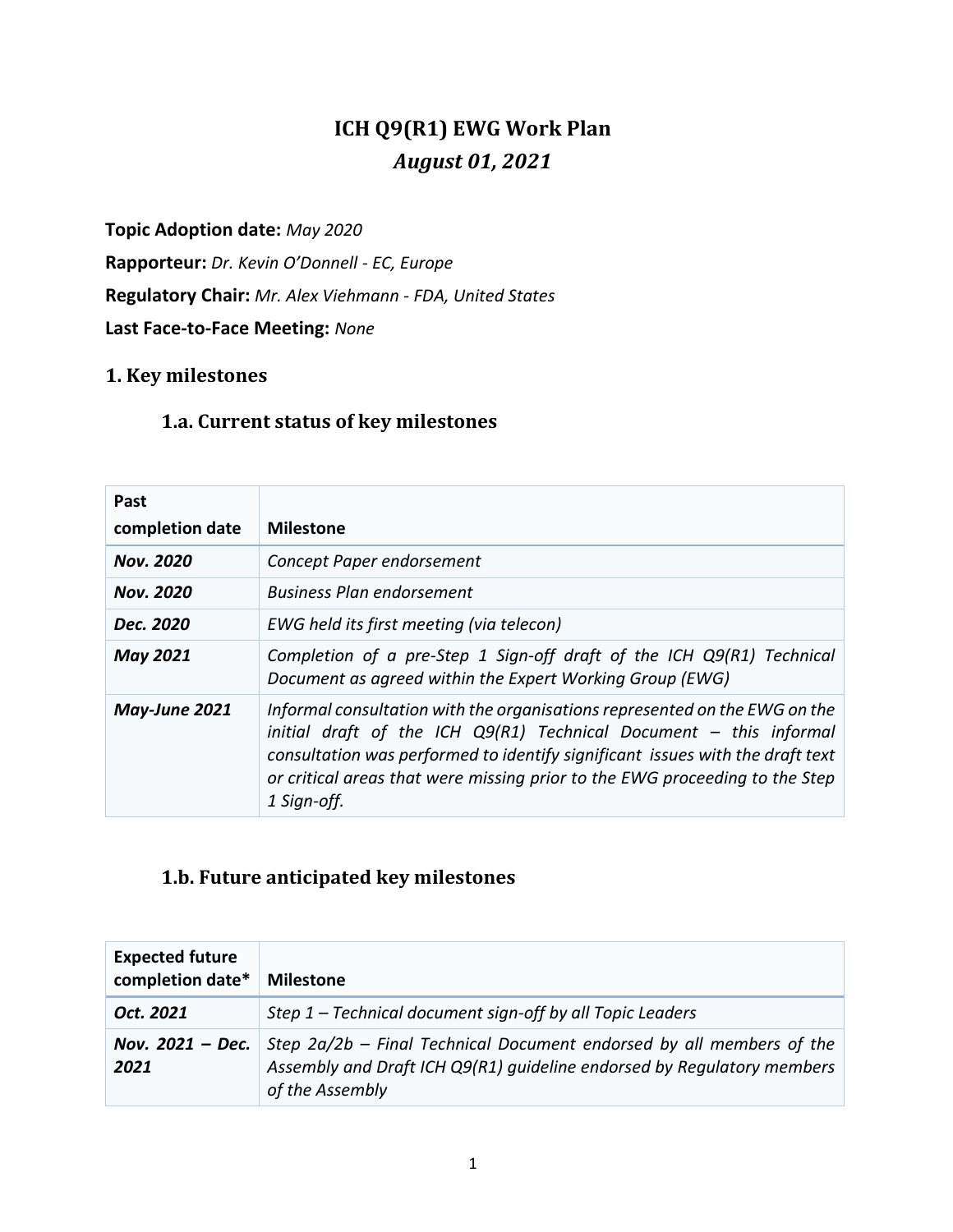| Dec. 2021                | Step 2 – Informational Presentation approved by all Topic Leaders |  |  |
|--------------------------|-------------------------------------------------------------------|--|--|
| Jan. 2022 - Mar.<br>2022 | Step 3 - Regional Regulatory Consultation on Draft Guideline      |  |  |
| Aug. 2022                | Step 3 - Draft Guideline sign-off by all Regulatory Topic Leaders |  |  |
| Oct. 2021 - Aug.<br>2022 | Development of training materials                                 |  |  |
| Aug. 2022                | Finalization and endorsement of the training materials            |  |  |
| Sep. 2022                | Step $4$ – Adoption of the final ICH quideline                    |  |  |

\* The ongoing COVID-19 pandemic introduced significant uncertainty regarding the timeframe of the project. A zero ability to meet in person due to travel restrictions as well as unforeseen increases in the workload of EWG members required an extension of the milestones documented in the January 29<sup>th</sup> 2021 workplan by approximately 3 months. (Note: The endorsed Business Plan for the revision work had identified the potential need to extend the milestone dates by 6 months as a result of the Covid-19 pandemic. If required, the additional three month extension cited in the endorsed business plan may be considered in case of unexpected delays, and if that happens, this workplan will be revised accordingly.)

### **2. Timeline for specific tasks**

| <b>Beginning</b><br>date | End<br>Date      | Task / Activity                                                                                                                                                                                          | <b>Details</b>                                                                                                                                                                                                                                                                                                                                     |
|--------------------------|------------------|----------------------------------------------------------------------------------------------------------------------------------------------------------------------------------------------------------|----------------------------------------------------------------------------------------------------------------------------------------------------------------------------------------------------------------------------------------------------------------------------------------------------------------------------------------------------|
| <b>Jul. 2021</b>         | Oct. 2021        | Taking the comments of<br>the aforementioned<br>May/June 2021<br>informal consultation<br>into account, work to<br>agree within the EWG<br>the Step 1 draft<br>quidance text for<br>$Q9(R1)$ .           | Sub-groups of the EWG were formed<br>in June and July 2021 to work on the<br>comments received<br>during<br>the<br>May/June<br>2021<br>informal<br>consultation<br>the<br>and<br>to<br>make<br>necessary changes to<br>the<br>draft<br>quideline text.                                                                                             |
| <b>Jul. 2021</b>         | <b>Jul. 2021</b> | In relation to the<br>development of training<br>materials to support<br>the revised quideline,<br>agree within the EWG<br>the learning goals that<br>will be associated with<br>the training materials. | Work to draft the various learning<br>goals started in January 2021 and it<br>continued through July 2021. By the<br>end of July 2021, it is anticipated that<br>the EWG will have agreed the<br>learning goals associated with the<br>training materials on each of the six<br>revision topics that are the subject of<br>the quideline revision. |